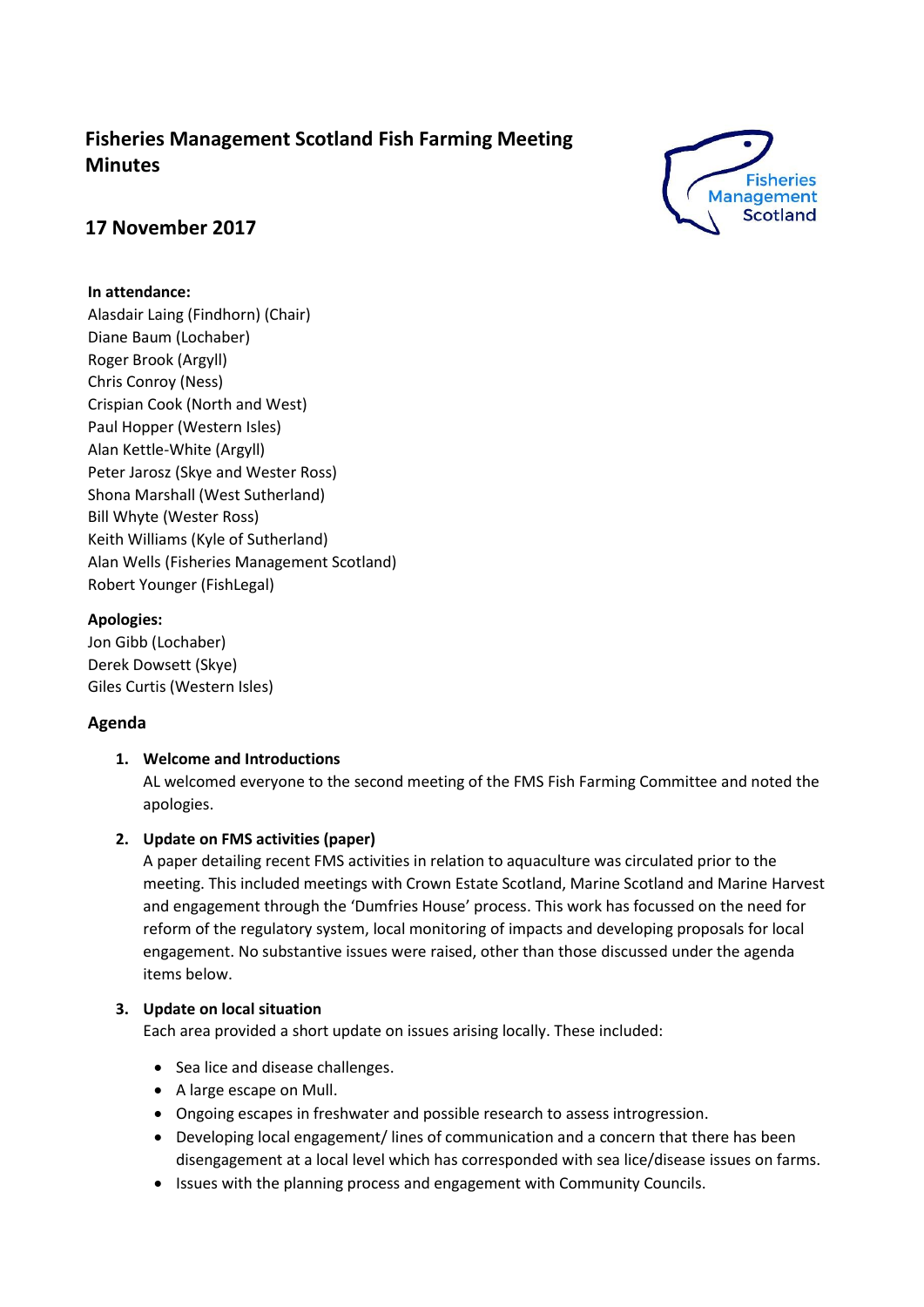- Development of a baseline genetic monitoring process for freshwater cage production in relation to proposed changes to ASC standards.
- Recent improvements in sea lice levels in one area were also noted.
- The possible impact of AGD and other diseases on wild fish. Advice from FHI suggests that AGD is a natural parasite that usually requires a trigger (such as stress) and may require fairly close contact between fish to become established. Symptoms include white patches and bleeding on gills. Some gill damage has been observed on wild sea trout but this was not as extensive as on local farms.

# **4. Function/effectiveness of the Committee to date – general discussion**

Views were sought on how the Committee had functioned since it was established. The importance of ensuring that the Committee was informed of discussions undertaken by FMS was emphasised, whilst accepting that some elements of the work had to be reactive. The vital importance of coordination and information exchange was emphasised. It was agreed that the Committee would meet at least twice a year, but additional meetings would be scheduled if required.

AW committed to providing regular updates to the Committee. **ACTION: AW**

Committee members would ensure that any pertinent information was circulated to the Committee mailing list. **ACTION: ALL**

#### **5. Local/national structure/agreement for information exchange (paper to follow)**

The Committee has previously discussed the principle behind agreeing a *modus operandi* for local information exchange and wider engagement between DSFBs and Trusts and the salmon farming industry.

An early draft of a paper, under development by Marine Harvest, was circulated for comment, with the intention of ensuring a coordinated approach by the fisheries management sector. Whilst it was accepted that it was an early draft, there was general concern that the paper in question risked repeating the mistakes which led to the failure of the TWG and Area Management Agreements. Some members of the committee were reluctant to sign up to a formal process. However, it was felt that there may be value in a much simpler approach, which set out the means in which the two sectors would communicate, with a view to ensuring that both sectors understood what information they could expect to receive and under what time-scale. An important element of this was to ensure that the industry respect the fact that an agreement relating to local engagement and information exchange was not used in planning or in the media to suggest that the wild fisheries management sector were content with the *status quo*.

There was also discussion about the relationship between such agreements, Environmental Management Plans, and monitoring approaches being developed (see below). There was a strong view that a management agreement/ memorandum of understanding was distinct from an EMP and any attempt to agree one in place of an EMP should be strongly resisted. There was also concern that the EMP process was not working, that EMPs simply restate what the industry is required to do anyway, and that a much more meaningful process was required, with accountability and linkage between monitoring and farm management.

# **6. Monitoring of wild fish – developing the approach**

An important element of Aquaculture Stewardship Council (ASC) certification is the requirement for local monitoring of wild fish, with an appropriate feedback loop to farm management. Recent Environmental Monitoring Plans, which are a requirement of some recent planning consents may also require such monitoring. The Committee agreed that this was an important work area for FMS.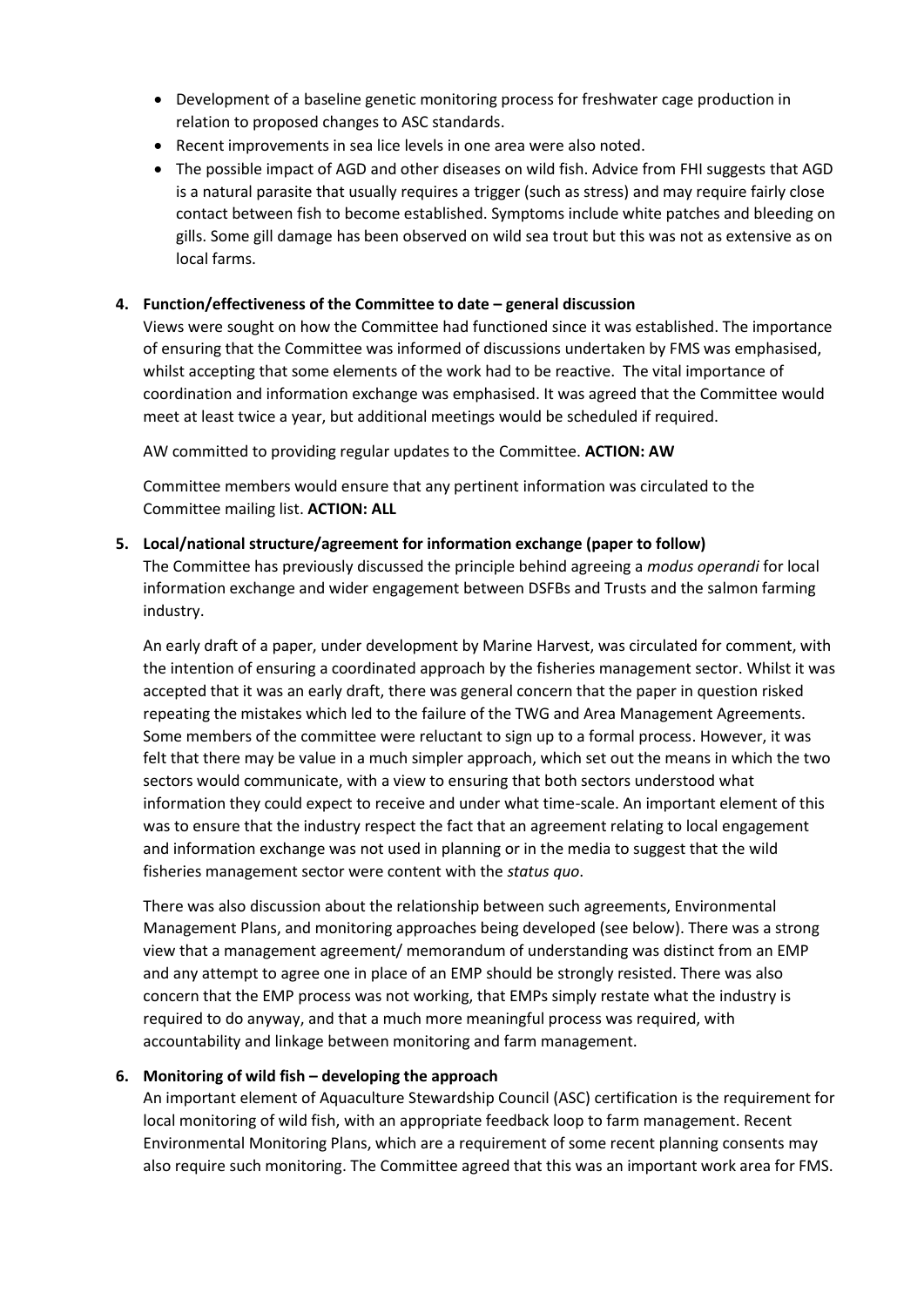AW has discussed the need for such monitoring with Crown Estate Scotland and Marine Harvest and all three organisations are keen to take this process forward. Marine Scotland Science have also expressed interest. The next step is to initiate a project, initially in Lochaber (which has both certified farms under ASC and a farm with a recent planning requirement to develop an EMP), but with a view to extending the process across Scotland ASAP. A steering group would be established comprising FMS, Lochaber FT, Crown Estate Scotland, Marine Harvest Scotland and Marine Scotland Science. It was agreed that AW, DB and AKW would participate in the process on behalf of the committee. AW would seek to arrange a meeting ASAP – **ACTION: AW**.

Other items of discussion included assessing (if possible) the potential for disease transfer and genetic introgression between farmed and wild fish and further thought as to how such monitoring might encompass Atlantic salmon in addition to sea trout.

The principle behind, and lack of progress on, EMPs was also discussed. Concern was expressed that such conditions could be changed via section 42, which if agreed, allow a developer to change a condition – see discussion below on alternatives to planning. Section 75 agreements (planning gain) were also discussed as a possible alternative.

#### **7. Feedback on FMS-AST Workshop on ASC**

The recent FMS-AST workshop on the ASC standards was discussed. The concerns around the apparent ease of applying for a variation request were emphasised, as it was felt that this had the potential to dilute the effectiveness of the scheme. RB highlighted ISO 9000 standards in other industries and emphasised that these can drive improvements through customer demand.

It was agreed that many of the principles included in the standards were potentially very helpful from a wild fish perspective, but that it was important to keep this under review.

#### **8. Planning/regulation of the industry – developing thinking for reform**

AW emphasised that FMS have taken every opportunity to push the case for changes to the regulatory system governing salmon farming, both with the Scottish Government and Industry. The current regulatory system does not provide a reliable or effective mechanism to ensure that any impacts on wild fish are appropriately managed, nor is there a mechanism for delivering changes to farm management. It is also apparent that the Town and Country Planning Act is not working from a wild fish perspective, and concern was expressed about the lack of integration of the recent SEPA consultation with other regulatory regimes.

There followed a discussion about the marine licensing system, as a possible alternative to terrestrial planning. This system may have the potential to provide more flexibility in approach, but there were also some misgivings. It was agreed that FMS would investigate this further. **ACTION: AW**.

#### **9. Interaction with other Wild Fisheries Organisations**

There was a short discussion about the work of Fisheries Management Scotland and how this might interact with other wild fish organisations. It was emphasised that it was important to ensure that the work of wild fish organisations in Scotland was complementary as ultimately, we all wish to see thriving salmon and sea trout populations and fisheries without negative impacts arising from salmon farming.

#### **10. Financial support for fisheries management**

AW provided an update on recent discussions with industry about financial assistance for fisheries management in the aquaculture zone. This was first mooted at the FMS Conference in March and discussed at the last Committee meeting. It was noted that discussions were at an early stage and